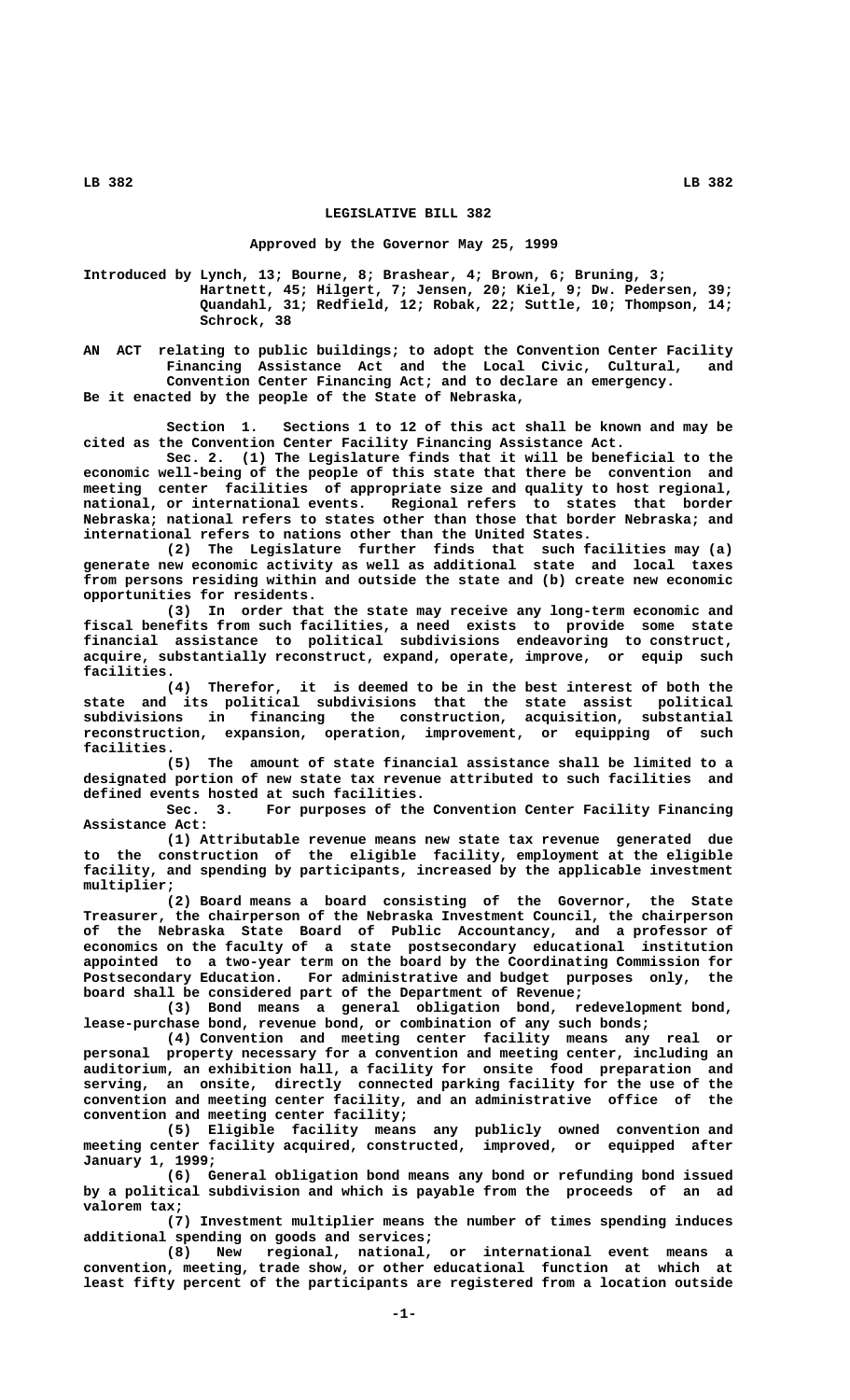**Nebraska and which was not held in Nebraska during the three years prior to the completion of construction of the convention and meeting center facilities;**

**(9) Participant means a person registered to attend and shown to have attended a new regional, national, or international event at a convention and meeting center facility financed under the act;**

**(10) Political subdivision means any local governmental body formed and organized under state law and any joint entity or joint public agency created under state law to act on behalf of political subdivisions which has statutory authority to issue general obligation bonds;**

**(11) Revenue bond means any bond or refunding bond issued by a political subdivision which is limited or special rather than a general obligation bond of the political subdivision and which is not payable from the proceeds of an ad valorem tax; and**

**(12) State tax revenue means the Nebraska income tax imposed pursuant to the Nebraska Revenue Act of 1967, the Nebraska sales and use tax imposed pursuant to the Nebraska Revenue Act of 1967, and the state tax imposed by section 81-1253.**

**Sec. 4. Any political subdivision that has acquired, constructed, improved, or equipped or has approved a general obligation bond issue to acquire, construct, improve, or equip eligible facilities may apply to the board for state assistance. The state assistance may be used to pay back amounts expended or borrowed through one or more issues of bonds to be expended by the political subdivision to acquire, construct, improve, and equip eligible facilities until repayment in full of the amounts expended or borrowed by the political subdivision, including the principal of and interest on bonds, for eligible facilities. The political subdivision may continue to apply to the board for continuing state assistance in reimbursing the costs of financing the acquisition, construction, improvement, and equipping of the eligible facility.**

**Sec. 5. (1) All applications for state assistance under the Convention Center Facility Financing Assistance Act shall be in writing and shall include a certified copy of the approving action of the governing body of the applicant describing the proposed eligible facility and the anticipated financing.**

**(2) The application shall contain:**

**(a) A description of the proposed financing of the eligible facility, including the estimated principal and interest requirements for the bonds proposed to be issued in connection with the eligible facility or the amounts necessary to repay the original investment by the applicant in the eligible facility;**

**(b) The estimated number of participants and the estimated amount of the spending impact of these participants on attributable revenue;**

**(c) A specific listing of the investment multipliers suggested for use in evaluating the application;**

**(d) Estimates of attributable revenue based on the investment multipliers;**

**(e) Documentation of local financial commitment to support the project, including all public and private resources pledged or committed to the project; and**

**(f) Any other project information deemed appropriate by the board.**

**(3) Upon receiving an application for state assistance, the board shall review the application and notify the applicant of any additional information needed for a proper evaluation of the application.**

**Sec. 6. (1) After reviewing an application submitted under section 5 of this act and upon reasonable notice to the applicant, the board shall hold a public hearing on the application.**

**(2) The board shall give notice of the time, place, and purpose of the public hearing by publication three times in a newspaper of statewide circulation. Such publication shall be not less than ten days prior to the hearing. The notice shall describe generally the facilities for which state** The applicant shall pay the cost of the  **notice.**

**(3) At the public hearing, representatives of the applicant and any other interested persons may appear and present evidence and argument in support of or in opposition to the application or neutral testimony. The board may seek expert testimony and may require testimony of persons whom the board desires to comment on the application. The board may provide for the acceptance of additional evidence after conclusion of the public hearing.**

**Sec. 7. (1) After consideration of the application and the evidence, the board shall issue a finding of whether the convention and meeting center facility described in the application is eligible for state**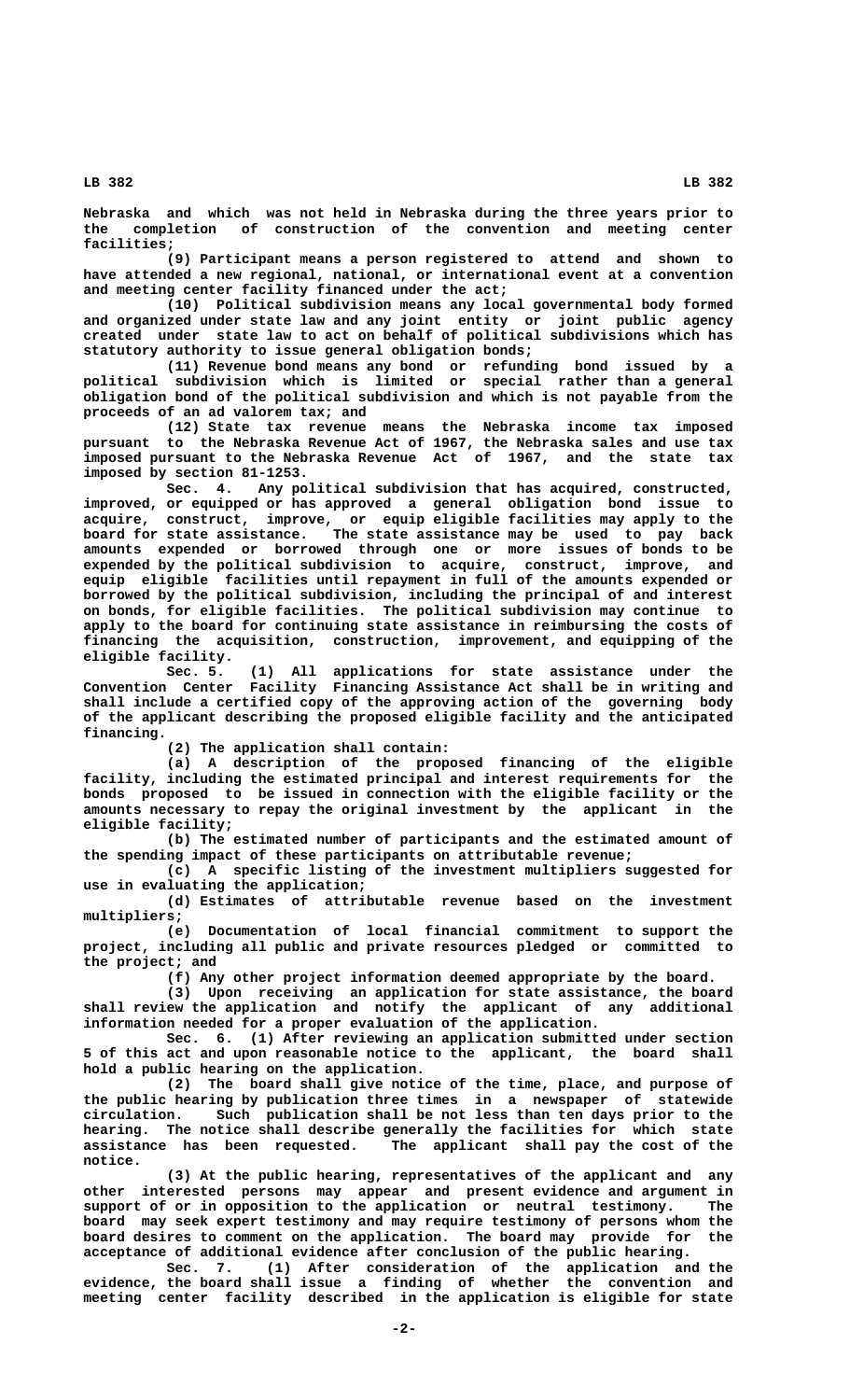**assistance. (2) If the board finds that the facility described in the application is an eligible facility and that state assistance is in the best interest of the state, the application shall be approved.**

**(3) In determining whether state assistance is in the best interest of the state, the board shall consider the amount of attributable revenue estimated to be derived by the state from the eligible facility and the fiscal and economic capacity of the applicant to finance the local share of the eligible facility.**

**(4) A majority of the board members constitutes a quorum for the purpose of conducting business. All actions of the board shall be by a majority vote of all the board members, one of whom must be the Governor.**

**Sec. 8. The board shall, on the basis of the application and evidence presented to it, make an estimate as to the amount of attributable revenue to be derived by the state from the proposed eligible facility. The finding shall be made on the basis of testimony submitted to the board as to the impact of participant spending and construction or employment at the eligible facility. Investment multipliers used by the board shall not exceed two. The board may use lower investment multipliers than described in this section upon a review of expert testimony submitted in a public hearing and subject to a specific finding of the board.**

**Sec. 9. If an application is approved, the board shall annually:**

**(1) Audit or review audits of the approved convention and meeting center facility to determine the number of participants at the facility that are registered from a location outside Nebraska and to assure the number of conventions which were not held in the state during the three years prior to the construction of the facility;**

**(2) Determine the amount of attributable revenue with regard to construction, improvement, or equipping of the eligible facility, employment at the eligible facility, and participants attending a new regional, national, or international event for which at least one-half of the participants were registered from a location outside Nebraska; and**

**(3) Certify the amount of attributable revenue to the State Treasurer.**

**Sec. 10. (1) Upon the annual certification under section 9 of this act, the State Treasurer shall transfer after the audit the amount certified to the Convention Center Support Fund. The Convention Center Support Fund is created. Any money in the fund available for investment shall be invested by the state investment officer pursuant to the Nebraska Capital Expansion Act and the Nebraska State Funds Investment Act.**

**(2) It is the intent of the Legislature to appropriate from the fund to any political subdivision for which an application for state assistance under the Convention Center Facility Financing Assistance Act has been approved an amount not to exceed seventy percent of the attributable revenue, seventy-five million dollars for any one approved project, or the cost of acquiring, constructing, improving, or equipping the eligible facility. The money shall not be used for an operating subsidy or other ancillary facility.**

**(3) State assistance to the political subdivision shall no longer be available upon the retirement of the bonds issued to acquire, construct, improve, or equip the facility or any subsequent bonds that refunded the original issue or when the cost of acquiring, constructing, improving, or equipping the eligible facility exceeds seventy-five million dollars, whichever comes first.**

**(4) It is the intent of the Legislature that the remaining thirty percent of attributable revenue be appropriated by the Legislature to the Local Civic, Cultural, and Convention Center Financing Fund.**

**Sec. 11. (1) The applicant political subdivision may issue from time to time its bonds and refunding bonds to finance and refinance the acquisition, construction, improving, and equipping of eligible facilities and appurtenant public facilities that are a part of the same project. The bonds may be sold by the applicant in such manner and for such price as the applicant determines, at a discount, at par, or at a premium, at private negotiated sale or at public sale, after notice published prior to the sale in a legal newspaper having general circulation in the political subdivision or in such other medium of publication as the applicant deems appropriate. The bonds shall have a stated maturity of thirty years or less and shall bear interest at such rate or rates and otherwise be issued in accordance with the respective procedures and with such other terms and provisions as are established, permitted, or authorized by applicable state laws and home rule charters for the type of bonds to be issued. Such bonds may be secured as to payment in whole or in part by a pledge, as shall be determined by the applicant, from the income, proceeds, and revenue of the eligible facilities**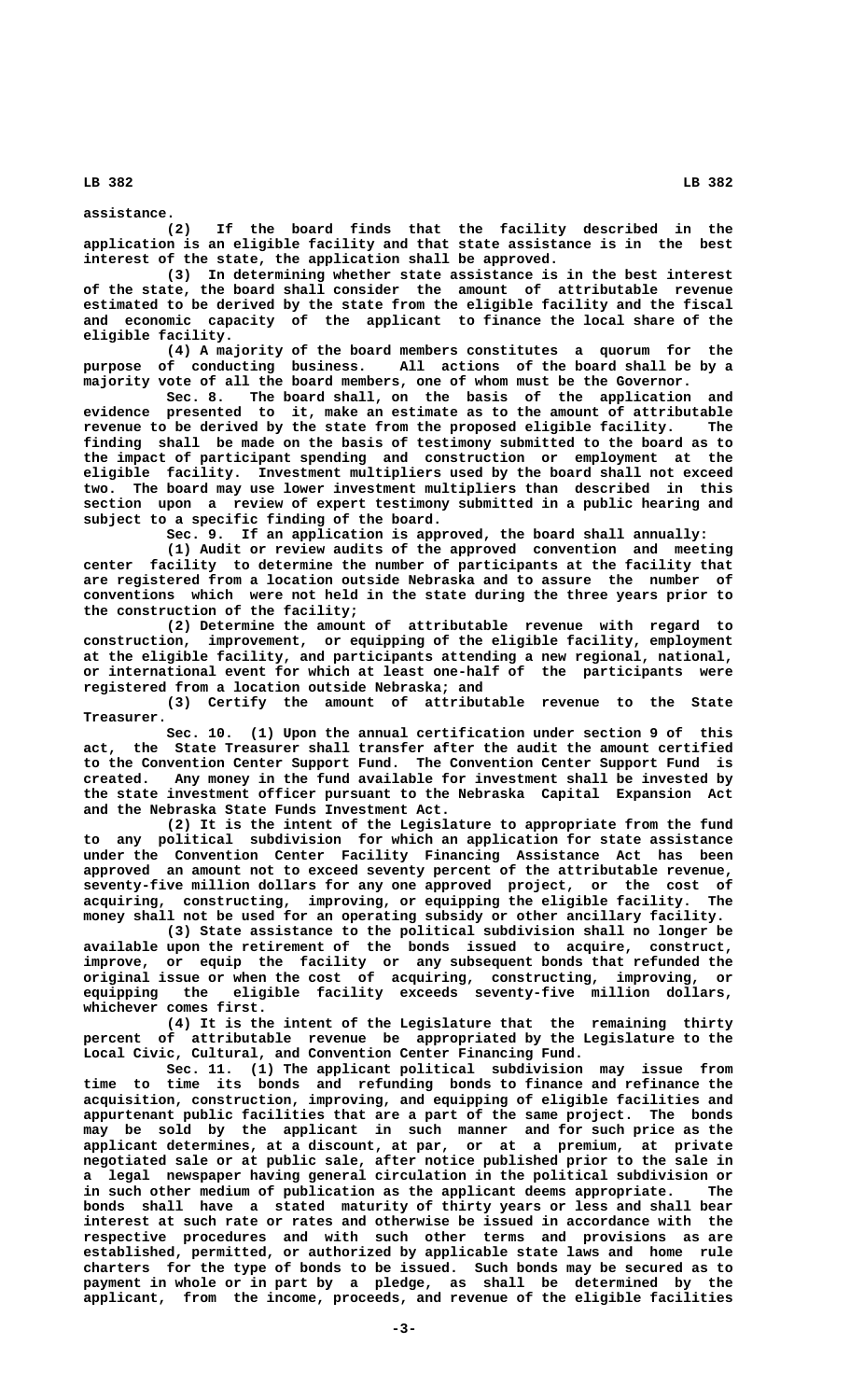**financed with proceeds of such bonds, from the income, proceeds, and revenue of any of its eligible facilities, or from its revenue and income, including its sales, use, or occupation tax revenue, fees, or receipts, as may be determined by the applicant. The applicant may further secure the bonds by a mortgage or deed of trust encumbering all or any portion of the eligible facilities and by a bond insurance policy or other credit support facility. No general obligation bonds, except refunding bonds, shall be issued until authorized by greater than fifty-one percent of the applicant's electors voting on the question as to their issuance at a statewide regular primary or general election. The face of the bonds shall plainly state that the bonds and the interest thereon shall not constitute nor give rise to an indebtedness, obligation, or pecuniary liability of the state nor a charge against the general credit, revenue, or taxing power of the state. Bonds of the applicant are declared to be issued for an essential public and governmental purpose and, together with interest thereon and income therefrom, shall be exempt from all state income taxes.**

**(2) All payments to political subdivisions under the Convention Center Facility Financing Assistance Act are made subject to specific appropriation for such purpose. Nothing in the act precludes the Legislature from amending or repealing the act at any time.**

**Sec. 12. The Convention Center Facility Financing Assistance Act shall terminate on June 1, 2002, if no applications for assistance have been approved prior to such date.**

**Sec. 13. Sections 13 to 22 of this act shall be known and may be cited as the Local Civic, Cultural, and Convention Center Financing Act.**

**Sec. 14. The purpose of the Local Civic, Cultural, and Convention Center Financing Act is to support the development of civic, cultural, and convention centers throughout Nebraska. Furthermore, the act is intended to support projects that attract new civic, cultural, and convention activity to Nebraska from outside of Nebraska.**

**Sec. 15. For purposes of the Local Civic, Cultural, and Convention Center Financing Act:**

**(1) Center means a civic, cultural, or convention facility or area;**

**(2) Department means the Department of Economic Development; and**

**(3) Fund means the Local Civic, Cultural, and Convention Center Financing Fund.**

**Sec. 16. The Local Civic, Cultural, and Convention Center Financing Fund is created. The fund shall be administered by the department. Any money in the fund available for investment shall be invested by the state investment officer pursuant to the Nebraska Capital Expansion Act and the Nebraska State Funds Investment Act. The fund may be used for assistance for the construction of new centers or the renovation or expansion of existing centers. The fund may not be used for planning, programming, marketing, advertising, and related activities.**

**Sec. 17. The department may conditionally approve grants of assistance from the fund to eligible and competitive applicants within the following limits:**

**(1) The minimum amount allowed to be applied for by a single project is twenty thousand dollars; and**

**(2) Assistance from the fund shall not amount to more than fifty percent of the cost of construction, renovation, or expansion.**

**Sec. 18. Any municipality or county may apply for a grant of assistance from the fund. Application shall be made on forms developed by the department. The applicant may receive assistance only once for construction, renovation, or expansion of any one center.**

**Sec. 19. The department shall evaluate all applications for grants of assistance based on the following criteria:**

**(1) Attraction impact. Funding decisions by the department shall be based in part on the likelihood of the project attracting new cultural, civic, or convention activity to Nebraska from outside of Nebraska. A project with greater out-of-state draw shall be preferred over a project with less impact;**

The project's potential for long-term **positive impacts on the local and regional economy and society;**

**(3) Financial support. Assistance from the fund shall be matched at least equally from local sources. At least eighty percent of the local match must be in cash. Projects with a higher level of local matching funds shall be preferred as compared to those with a lower level of matching funds; and**

**(4) Readiness. The applicant's fiscal and economic capacity to finance the local share and ability to proceed and implement its plan and operate the convention center.**

**Sec. 20. If a grant of assistance is approved by the department, the applicant shall receive conditional approval of the level of assistance.**